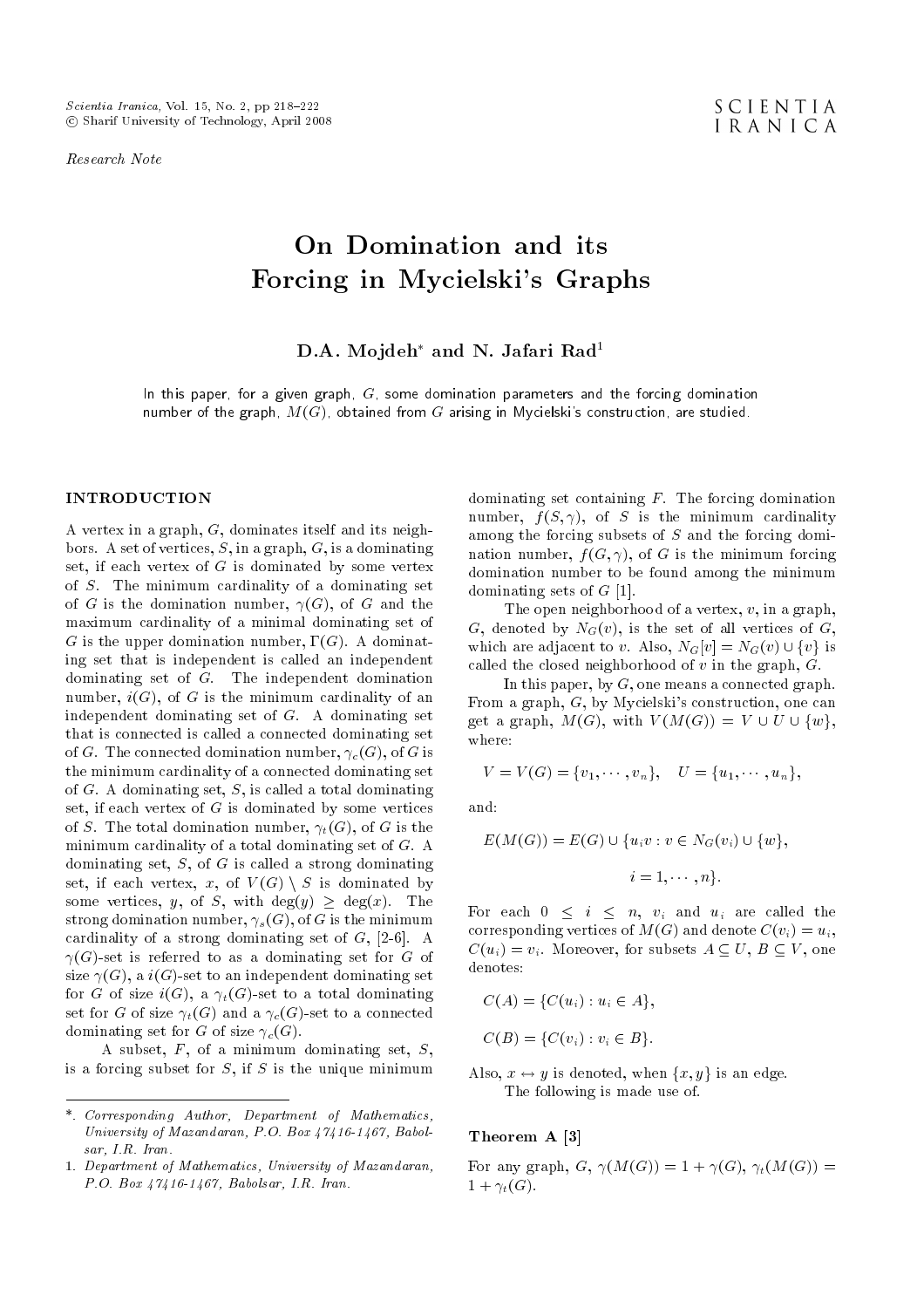On Domination and its Forcing in Mycielski's Graphs 219

Some domination parameters are studied with respect to  $M(G)$  and some properties of  $\gamma(M(G))$ sets. Then, the forcing domination number of  $M(G)$  is studied, with respect to some given properties of  $\gamma(G)$ sets.

# SOME DOMINATION PARAMETERS, WITH RESPECT TO  $M(G)$

In this section,  $i(M(G))$ ,  $\gamma_s(M(G))$ ,  $\gamma_c(M(G))$ ,  $\Gamma(M(G))$  and  $\beta_0(M(G))$  are studied. It is well known that, for any graph,  $G, \gamma(G) \leq i(G)$ . Also, for  $K_{m,n}$ , with  $\min\{m, n\} > 1$ , this inequality is strict. In the following, the relation between the independent domination number of  $M(G)$  and the independent domination number of G is obtained.

### Theorem 1

For any graph,  $G$ ,  $i(M(G)) = 1 + i(G)$ .

## Proof

For any  $i(G)$ -set D, D  $\cup \{w\}$  is an independent dominating set of  $M(G)$ , hence,  $i(M(G)) \leq 1 + i(G)$ .

If  $|V(G)| \leq 2$ , the equality,  $i(M(G)) = 1 + i(G)$ , is obvious. So, suppose that  $|V(G)| > 2$ . Assume that  $i(M(G)) \leq i(G)$  and S is a  $i(M(G))$ -set of  $M(G)$ . Clearly,  $w \notin S$ , so,  $S \cap U \neq \emptyset$ . It is easily seen that  $S \cap V \neq \emptyset$  and, also, for each  $v_t \in S \cap V$ , one has  $u_t \in S \cap U$ . If, for each  $u_{k'} \in S \cap U$ , one has  $v_{k'} \in S$ , then,  $S \cap V$  is an independent dominating set of G, which is a contradiction. So, suppose that there is some vertex,  $u_k \in S \cap U$ , such that  $v_k \notin S$ ; let then,  $A = \{u_i \in S \cap U : v_i \notin S\}, A' = C(A)$ and  $B = S \cap V$ . Let  $u_{x_1}$  be a vertex of A, which has maximum neighbors in  $A',$  then,  $D_1 = (A' \setminus \{v_{x_1}\}) \cup B$ is a dominating set of  $G$ . If  $D_1$  is not independent, then, choose  $u_{x_2} \in A \setminus \{u_{x_1}\}$ , with maximum neighbors in  $A' \setminus \{v_{x_1}\}\$ and let  $D_2 = (A' \setminus \{v_{x_1}, v_{x_2}\}) \cup B$ . By continuing this method, there is an integer,  $m$ , such that  $D_m$  is an independent dominating set of G with size less than  $i(G)$ , which is a contradiction. Hence,  $i(M(G)) \geq 1 + i(G)$ , which implies the equality.

Similarly, there is the following result, for which the proof is omitted.

# Theorem 2

 $\gamma_s(M(G)) = 1 + \gamma_s(G).$ 

Now, the connected dominating sets can be studied. Clearly,  $\gamma_c(K_n) = 1$  and no two vertices of  $M(K_n)$  can be a connected dominating set. Also, by considering  $\{w, u_1, v_2\}$ , one can verify that:

$$
\gamma_c(M(K_n)) = 3 = \gamma_c(K_n) + 2 \quad \text{for} \quad n \ge 2.
$$

Also, it is easily seen that no m vertex of  $M(P_8)$ , with  $m \leq 4$ , can form a connected dominating set and by  $\{w, u_2, v_3, u_7, v_6\}$ , one obtains:

$$
\gamma_c(M(P_8)) = 5 = \gamma_c(P_8) - 1.
$$

But, for  $\gamma_c(G) \geq 3$ , let S be a minimum connected dominating set for G and  $\{v_x, v_y, v_z\} \subseteq S$ , with  $v_x \leftrightarrow$  $v_y, v_y \leftrightarrow v_z$ . Then,  $(S \setminus \{v_y\}) \cup \{u_y, w\}$  is a connected dominating set for  $M(G)$ . So, one has the following bound, which is a strict of equality for many graphs, for example,  $P_n, C_n, n \geq 7$ .

## Proposition 1

If  $\gamma_c(G) \geq 3$ , then,  $\gamma_c(M(G)) \leq 1 + \gamma_c(G)$ .

It is clear that  $U$  is a minimal dominating set of  $M(G)$ , so  $\Gamma(M(G)) \geq |V(G)|$ . Also, for many graphs, such as  $P_4$ , the equality,  $\Gamma(M(G)) = |V(G)|$ , holds and for many graphs, such as the following example,  $\Gamma(M(G)) > |V(G)|$ .

Consider the graph,  $K_{1,n}$  for  $n \geq 2$ . Let x be the vertex with  $deg(x) = n$  and connect x to any vertex of the graph,  $K_m$ ,  $m \geq 4$ , to obtain a graph,  $G^*$ . Then, by considering the vertices of  $K_{1,n} \setminus \{x\}$ , together with  $C(K_{1,n} \setminus \{x\})$  and also  $C(K_m)$ , it is concluded that  $\Gamma(M(G^*)) > |V(G^*)|.$ 

If G has a maximum minimal independent dominating set,  $D = \{v_{d_1}, \cdots, v_{d_t}\},\$  of size  $\Gamma(G) = t$ , then  $D \cup \{u_{d_1}, \dots, u_{d_t}\}$  is a minimal dominating set of  $M(G)$  and, so  $\Gamma(M(G)) \geq 2\Gamma(G)$ . So, if G has a maximum minimal independent dominating set, then  $\Gamma(M(G)) \ge \max\{2\Gamma(G), |V(G)|\}.$ 

The above bound can be strict. For example, see the above graph,  $G^*$ .

Similarly, one has  $\beta_0(M(G)) \geq \max\{|V(G)|,$  $2\beta_0(G)$ , whose bound can be strict.

### SOME PROPERTIES OF  $\gamma(M(G))$ -SETS

In this section, more conclusions of  $\gamma(M(G))$ -sets and the relationship between them and  $\gamma(G)$ -sets are studied. It is seen that, for many graphs, such as  $K_n$ ,  $K_{m,n}, K_{n_1,\dots,n_m}, P_n, C_n, K_2 \times P_n(n \geq 5), P_3 \times P_n(n \geq 5)$ 5),  $P_4 \times P_{3n+1}$  and  $P_5 \times P_{2n+1}$ , every  $\gamma(G)$ -set is either independent or has just two adjacent vertices.

#### Proposition 2

If  $|V(G)| \neq 2$  and  $\gamma(G) = 1$ , then the  $\gamma(M(G))$ -sets are precisely  $\{w, v_k\}$  and  $\{v_k, u_k\}$ , where  $\{v_k\}$  is a minimum dominating set of G.

#### Proof

For each  $\gamma(G)$ -set  $\{v_i\}$  of G, it is clear that both  $\{w, v_i\}$  and  $\{v_i, u_i\}$  are  $\gamma(M(G))$ -sets. Now, let S be a  $\gamma(M(G))$ -set. The following cases exist as follows: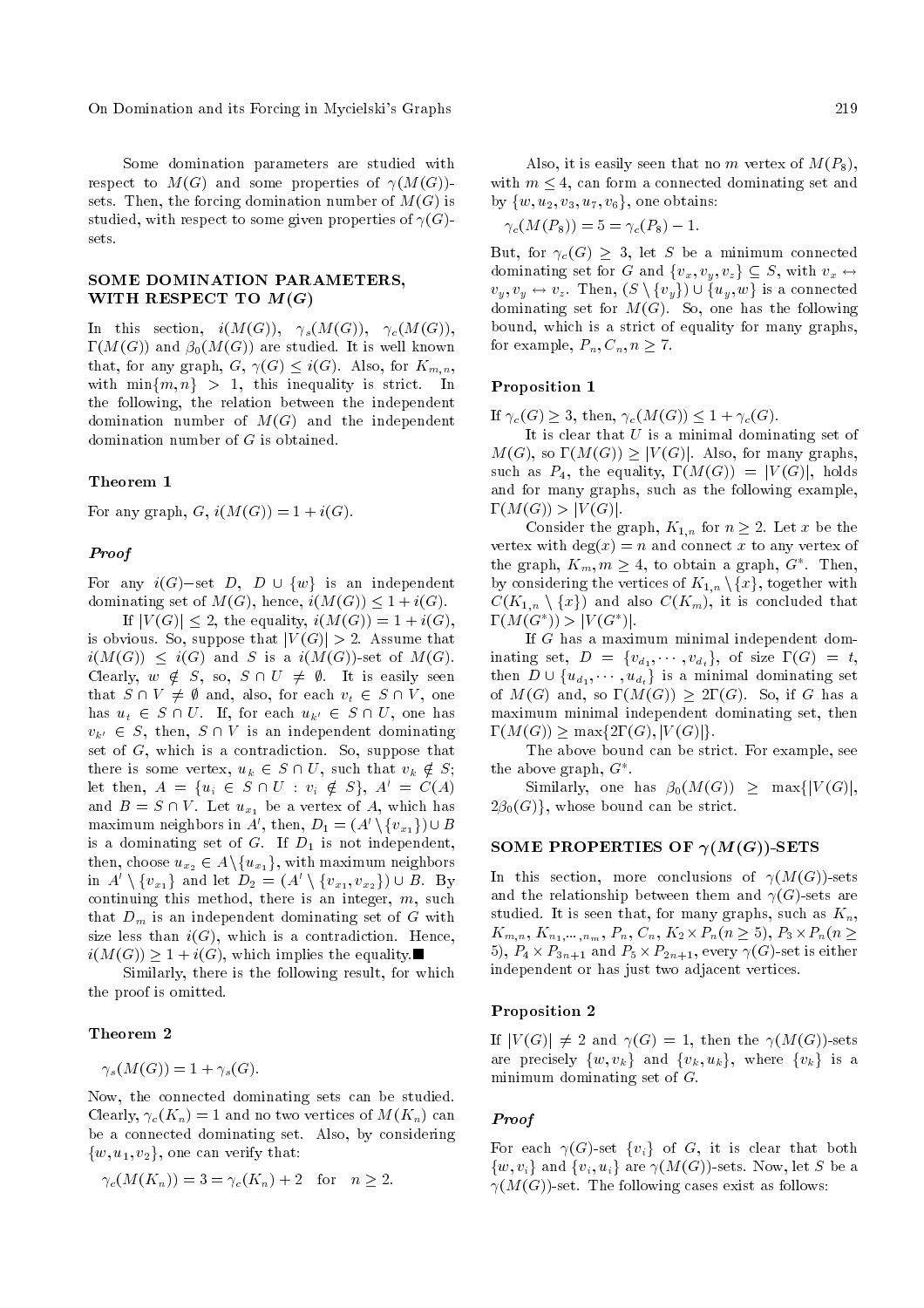- 1. If  $w \in S$ , then,  $S = \{w, u_k\}$  for some k and, clearly, the vertex,  $v_k$ , is not dominated by S, so that  $S =$  $\{w, v_{k'}\}$  for some integer k', where  $\{v_{k'}\}$  is a  $\gamma(G)$ set;
- 2. If  $w \notin S$ , let  $u_j \in S \cap U$  for some j. When  $|V(G)| =$ 1, clearly  $v_j \in S$ .

Suppose that  $|V(G)| \geq 3$  and  $v_i \notin S$ , then,  $N(v_i) \cap S \neq \emptyset$ . If  $v_i \in N(v_i) \cap S$  for some t, then,  $u_t$  is not dominated by S and, if  $u_i \in N(v_i) \cap S$  for some i, then,  $U \setminus S$  is not dominated by S. Hence,  $v_i \in S$ .

Note that, when  $G \cong K_2$  and  $V(G) = \{v_1, v_2\},\$ then, the 2-sets are  $\{w, v_1\}$ ,  $\{v_1, u_1\}$  and  $\{u_1, u_2\}$ .

# Proposition 3

If  $\gamma(G) \geq 2$  and every  $\gamma(G)$ -set is independent, then, every  $\gamma(M(G))$ -set is also independent and contains w.

# Proof

It may be assumed that  $w \notin S$ . Let S be a  $\gamma(M(G))$ set, then,  $S \cap U \neq \emptyset$  and  $S \cap V \neq \emptyset$ . Let  $u_k \in S$  for some  $k$ , then the following cases exist:

- 1. If  $v_k \in S$  and  $t \neq k$  exists, such that  $u_t \in S$ , then,  $C(S \setminus \{u_k, u_t\}) \cap U$ , together with  $V \cap S$ , form a dominating set of G, a contradiction;
- 2. If  $v_k \in S$  and, for each  $t \neq k$ ,  $u_t \notin S$ , then,  $v_s \in S$  $V \cap S$  for some  $s \neq k$ , but  $u_s \notin S$ , so  $N(v_s) \cap V \neq \emptyset$ . Now  $C(S\backslash \{u_k\})$  together with  $S\cap V$  form a  $\gamma(G)$ -set with two adjacent vertices, which is a contradiction;
- 3. If  $v_k \notin S$  and  $u_l \in N(v_k) \cap S$  exists for some l, then, one considers  $v_{l'} \in S \cap V$  for some l'. If  $u_{l'} \in S$ , then,  $C(S \cap U) \setminus \{u_k, u_{l'}\}$ , together with  $S \cap V$ , form a dominating set of G with a size less than  $\gamma(G)$ , which is a contradiction. If  $u_{l'} \notin S$ , then,  $C(S \cap U) \setminus \{u_k\}$ , together with  $S \cap V$ , form a dominating set of  $G$  with two adjacent vertices, which is a contradiction;
- 4. If  $v_k \notin S$  and  $v_t \in S \cap N(v_k)$  exists for some t, then,  $N[u_t]\cap S\neq \emptyset$ . Now, by considering  $C((S\cap V)\setminus\{u_k\})$ or  $C((S \cap V) \setminus \{u_k, u_t\})$ , one gets a contradiction (see above).

So, under the hypothesis, Proposition 3, the  $\gamma(M(G))$ sets have the following forms:

 $D \cup \{w\},\$ 

where D is a  $\gamma(G)$ -set.

# Proposition 4

I) If  $\gamma(G) = 2$  and every  $\gamma(G)$ -set contains just two adjacent vertices, then, the  $\gamma(M(G))$ -sets have one of the following forms:

 ${v_x, v_y, w}$ ,  ${u_x, u_y, w}$ ,  ${v_x, u_y, w}$ ,  ${v_x, v_y, u_t}$ ,

where  $\{v_x, v_y\}$  is a  $\gamma(G)$ -set and  $v_y \leftrightarrow u_t$ ;

- II) If  $\gamma(G) = 3$  and every  $\gamma(G)$ -set contains just two adjacent vertices, then, the  $\gamma(M(G))$ -sets have one of the following forms:
	- 1)  $\{v_x, v_y, v_z, w\}, \{v_x, u_y, v_z, w\}, \{v_x, u_y, u_z, w\},$  ${v_x, v_y, v_z, u_x},$
	- 2)  $\{u_x, u_{x'}, v_y, v_z\}$  with  $v_x \leftrightarrow u_{x'}$ , when  $|(N(v_x)\cap)$  $U$ )  $\setminus (N(v_y) \cup N(v_z)) \leq 1.$

In both items 1 and 2,  $\{v_x, v_y, v_z\}$  is a  $\gamma(G)$ -set and  $v_y \leftrightarrow v_z$ .

# Proof

- I) Clearly, for a  $\gamma(G)$ -set  $\{v_i, v_j\}$ , all the sets,  $\{v_i, v_j, w\}, \ \{u_i, u_j, w\}, \ \{v_i, u_j, w\}, \ \{v_i, v_j, u_l\}, \ \text{are}$  $\gamma(M(G))$ -sets with  $v_j \leftrightarrow u_l$ . Suppose that S is a  $\gamma(M(G))$ -set. If  $w \in S$ , then, by replacing the vertices of  $U\cap S$  with  $C(U\cap S)$ , one gets a  $\gamma(G)$ -set, hence, S is one of the sets,  $\{v_x, v_y, w\}$ ,  $\{u_x, u_y, w\}$ ,  $\{v_x, u_y, w\}$ , where  $\{v_x, v_y\}$  is a  $\gamma(G)$ -set. If  $w \notin S$ , then,  $S \cap U \neq \emptyset$  and, by Theorems A and 1,  $S \cap V \neq \emptyset$ . Let  $v_k \in S$  for some k. If  $u_k \in S$ , then, it is easily seen that  $S$  has one of the above forms. If  $u_k \notin S$ , then,  $N(v_k) \cap S \cap V \neq \emptyset$  and suppose that  $v_{k+1} \in N(v_k) \cap S \cap V$ . Also, let  $u_{x'}$ be the third vertex of S. If  $u_{x'}$  is adjacent neither to  $v_k$  nor to  $v_{k+1}$ , then,  $v_{x'}$  is not dominated by S, which is a contradiction, so that  $u_{x'}$  is adjacent to at least one of the vertices,  $v_k$  and  $v_{k+1}$ .
- II) Clearly, for a  $\gamma(G)$ -set  $\{v_i, v_j, v_k\}$  with  $v_j \leftrightarrow v_k$ , all of the above sets are  $\gamma(M(G))$ -sets. Now, let S be a  $\gamma(M(G))$ -set. If  $w \in S$ , then, by replacing the vertices of  $S \cap U$  by  $C(S \cap U)$ , one obtains a  $\gamma(G)$ -set  $D = \{v_x, v_y, v_z\}$  with  $v_y \leftrightarrow v_z$ . Since the vertex,  $v_x$ , is dominated by some vertex in  $S$ , hence,  $v_x \in S$ . If  $w \notin S$ , then,  $S \cap U \neq \emptyset$ , so by Theorem A,  $S \cap V \neq \emptyset$ . Let  $u_t \in S \cap U$ . By deleting  $u_t$  and replacing the other vertices of  $S \cap$ U by  $C(S \cap U\setminus \{u_t\})$ , one gets a  $\gamma(G)$ -set  $D =$  $\{v_x, v_y, v_z\}$  G with  $v_y \leftrightarrow v_z$ . If  $v_x \in S$ , then,  $u_x = u_t$  and it is easily seen that  $\{v_y, v_z\} \subseteq S$ . If  $v_x \notin S$ , then,  $u_x \in S$  and  $u_t \leftrightarrow v_x$ , so that  $|(N(v_x) \cap U) \setminus (N(v_y) \cup N(v_z))| \leq 1$ . Now, it is easily seen that  $\{v_y, v_z\} \subseteq S$ .

## Proposition 5

If  $\gamma(G) \geq k+2$  for some k and every  $\gamma(G)$ -set induces a  $P_k + (\gamma(G) - k)K_1$ , then, the  $\gamma(M(G))$ -sets have one of the forms  $(D \setminus M) \cup C(M) \cup \{w\}$ , where D is a  $\gamma(G)$ -set and  $M \subseteq V(P_k)$ .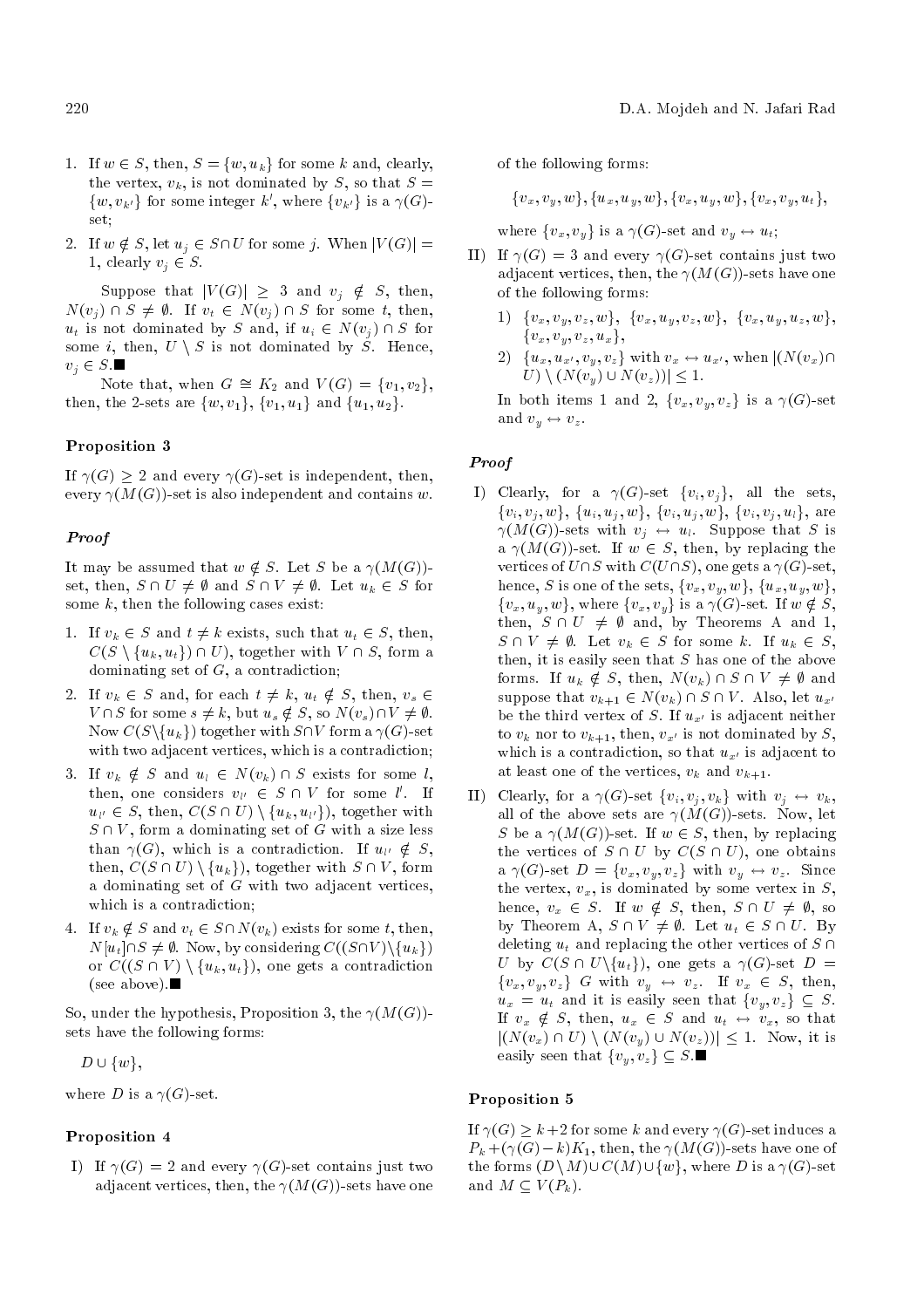On Domination and its Forcing in Mycielski's Graphs 221

# Proof

Let D be a  $\gamma(G)$ -set and D induces a  $P_k + (\gamma(G)-1)K_1$ , in which  $V(P_k) = \{v_1, v_2, \dots, v_k\}$ . For any subset,  $M \subseteq V(P_k)$ ,  $(D \setminus M) \cup C(M) \cup \{w\}$  is a dominating set of  $M(G)$ , which is minimum by Theorem A. Now, suppose that S is a  $M(G)$ -set. There are two cases:

1. If  $w \in S$ , then,  $D = C(S \cap U) \cup (S \cap V)$  is a dominating set for  $G$ , which is minimum by Theorem A. So, D induces a  $P_k + (\gamma(G) - 1)K_1$ and one may let  $V(P_k) = \{v_{i1}, v_{i2}, \cdots, v_{ik}\}\$ and  $D \setminus V(P_k) = \{v_{j1}, v_{j2}, \cdots, v_{j(\gamma(G)-1)}\}.$  If there is an integer, t, such that  $v_{it} \in D \backslash S$ , then,  $u_{it} \in S$ . But, then,  $v_{it}$  is not dominated by S and this contradicts the fact that  $S$  is a minimum dominating set of  $M(G)$ . Hence,  $\{v_{j1}, v_{j2}, \cdots, v_{j(\gamma(G)-1)}\} \subseteq S$ . Now, since there is no integer,  $t'$ , such that  $\{u_{t'}, v_{t'}\} \subseteq S$ , there is a subset,  $M' \subseteq \{v_{i1}, v_{i2}, \cdots, v_{ik}\},$  such that:

 $(\{v_{i1}, v_{i2}, \cdots, v_{ik}\} \backslash M') \cup C(M') =$ 

 $S \setminus \{v_{j1}, v_{j2}, \cdots, v_{j(\gamma(G)-1)}\}.$ 

2. If  $w \notin S$ , then,  $S \cap U \neq \emptyset$  and  $S \cap V \neq \emptyset$ . Moreover,  $|S \cap U| \geq 2$  and there is no integer l, such that  $\{u_i, v_i\} \subseteq S$ . Let  $w_i \in S \cap U$ , then,  $D =$  $C((S\cap U)\setminus\{w_i\})\cup (S\cap V)$  is a minimum dominating set for G, which induces a  $P_k + (\gamma(G) - k)K_1$ . Let  ${v_{t1}, v_{t2}} \subseteq D\backslash V(P_k)$ , then,  ${v_{t1}, v_{t2}, u_{t1}, u_{t2}}$  is not dominated by S. This is a contradiction.

## Corollary 1

If  $\gamma(G) \geq 4$  and  $\gamma(G)$ -set has just two adjacent vertices, then, the  $\gamma(M(G))$ -sets have one of the following forms:

 $D \cup \{w\}, (D \setminus \{v_k\}) \cup \{u_k, w\},$ 

and:

 $(D \setminus \{v_k, v_l\}) \cup \{w, u_k, u_l\},\$ 

where D is a  $\gamma(G)$ -set and  $v_k$  and  $v_l$  are the two adjacent vertices of D.

## FORCING DOMINATION NUMBER

In this section, the forcing domination number of  $M(G)$ is studied. It is well known that  $f(K_n, \gamma = 1) = 1$ and, for  $n \geq 2$ ,  $f(K_{1,n}, \gamma = 1) = 0$ . Also, for each  $i = 1, \dots, n, \{u_i, v_i\}$  and  $\{w, v_i\}$  are minimum dominating sets of  $M(K_n)$ , so  $f(M(K_n)) \geq 1$  for  $n > 1$ . On the other hand,  $\{u_1, v_1\}$  is the only dominating set of  $M(K_n)$  containing  $F = \{u_1\}$ , hence:

$$
f(M(K_n), \gamma(M(K_n)) = 1 = f(K_n, \gamma(K_n)).
$$

Similarly:

$$
f(M(K_{1,n}), \gamma(M(K_{1,n}))) = 1 = 1 + f(K_{1,n}, \gamma(K_{1,n})).
$$

### Theorem 3

Let  $\gamma(G) \geq 2$ , D be a  $\gamma(G)$ -set and F be a minimum forcing set of D with  $|F| = f(G, \gamma(G))$ . If D is independent, then,  $f(M(G), \gamma(M(G))) \leq f(G, \gamma(G)).$ 

## Proof

It is clear that  $S = D \cup \{w\}$  is a  $\gamma(M(G))$ -set. It is shown that this is the unique  $\gamma(M(G))$ -set containing F. Suppose that  $S'$  is another dominating set of  $M(G)$ containing  $F$ . There are two cases as follows:

- 1. If  $w \in S'$ , by replacing the vertices of  $S' \cap U$  with  $C(S' \cap U)$  one obtains a  $\gamma(G)$ -set that is equal to D, so, there is a vertex,  $v_k \in D$ , such that  $u_k \in$ S'. If  $v_k \notin S'$ , then,  $N(v_k) \cap S' \neq \emptyset$ , which is a contradiction. If not,  $C((S' \setminus \{w, u_k\}) \cap U)$  form a dominating set of G, which is a contradiction;
- 2. If  $w \notin S'$ , then, it is easily seen that  $|S' \cap U| \geq 2$ . If there exists an integer, j, such that  $\{u_j, v_j\} \subseteq S'$ , then,  $u_j$  and another vertex,  $u_{j'}$  of  $S' \cap U$  are omitted, so  $C((S' \cap U) \setminus \{u_j, u_{j'}\})$ , together with  $S' \cap V$ , form a dominating set of G, which is a contradiction. Otherwise, similarly, contradiction is obtained.

## Corollary 2

If a graph,  $G$ , satisfies the conditions of Proposition 3, then:

 $f(M(G), \gamma(M(G))) = f(G, \gamma(G)).$ 

Similarly, for any graph:

 $G, f(M(G), i(M(G))) = f(G, i(G)).$ 

As an example, for each  $m \geq 3$ :

$$
f(M(K_2), 2) = f(M(M(K_2), 3))
$$

$$
= \cdots = f(M^{m-1}(K_2), m) = 2.
$$

It is well known that every pair,  $a, b$ , of integers, with b positive and  $0 \le a \le b$ , can be realized as the forcing domination number and domination number, respectively, of some graph [1]. Now, for each pair of integers, a, b, with  $0 \le a \le b$ , if G is a graph satisfying the hypotheses of Proposition 3 and  $\gamma(G) = m$ b,  $f(G, \gamma(G)) = a$ , then, using Mycielski's construction  $b-m$  times, one can obtain a graph,  $G'$ , satisfying the above fact. The following can also be seen:

1. If  $|V(G)| \neq 2$  and  $\gamma(G) = 1$ , then for each integer,  $m$ .

$$
f(M(G), 2) = \cdots = f(M^{m-1}(G), m) = 1;
$$

2. If  $\gamma(G) = 2$  and every  $\gamma(G)$ -set contains just two adjacent vertices, then:

$$
f(M(G),\gamma(M(G)))=2.
$$